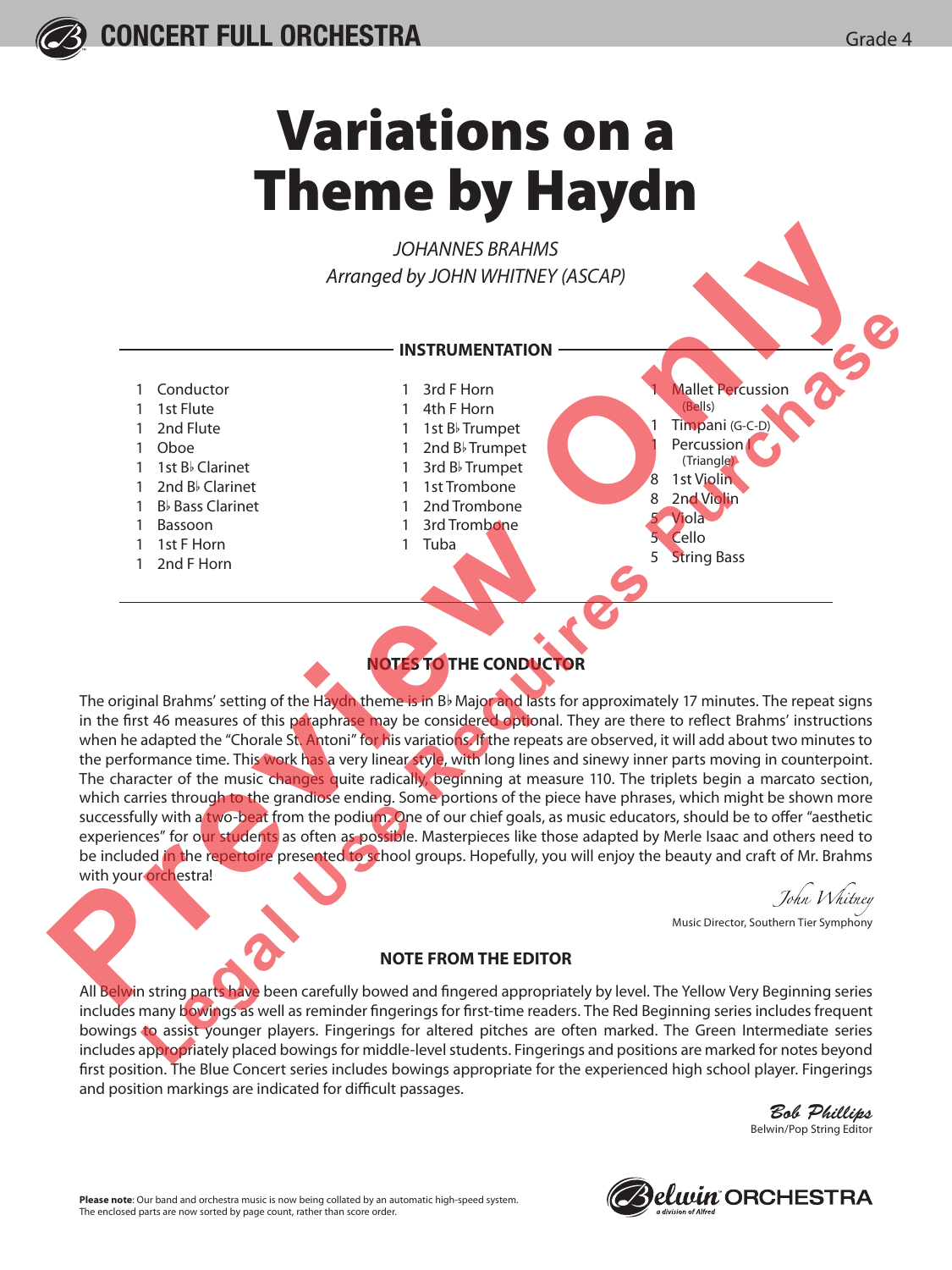**Variations on a Theme by Haydn**



alfred.com/downloads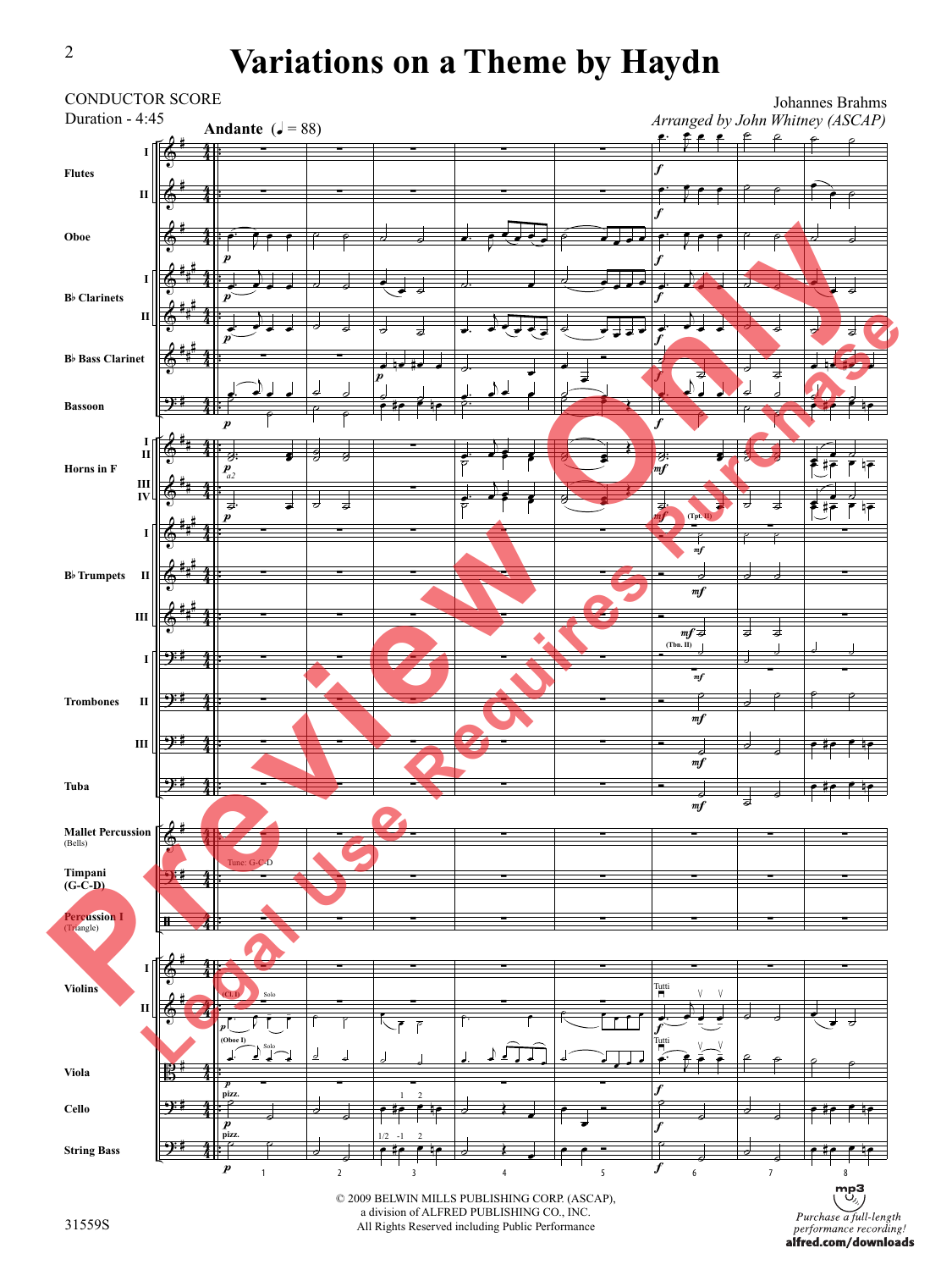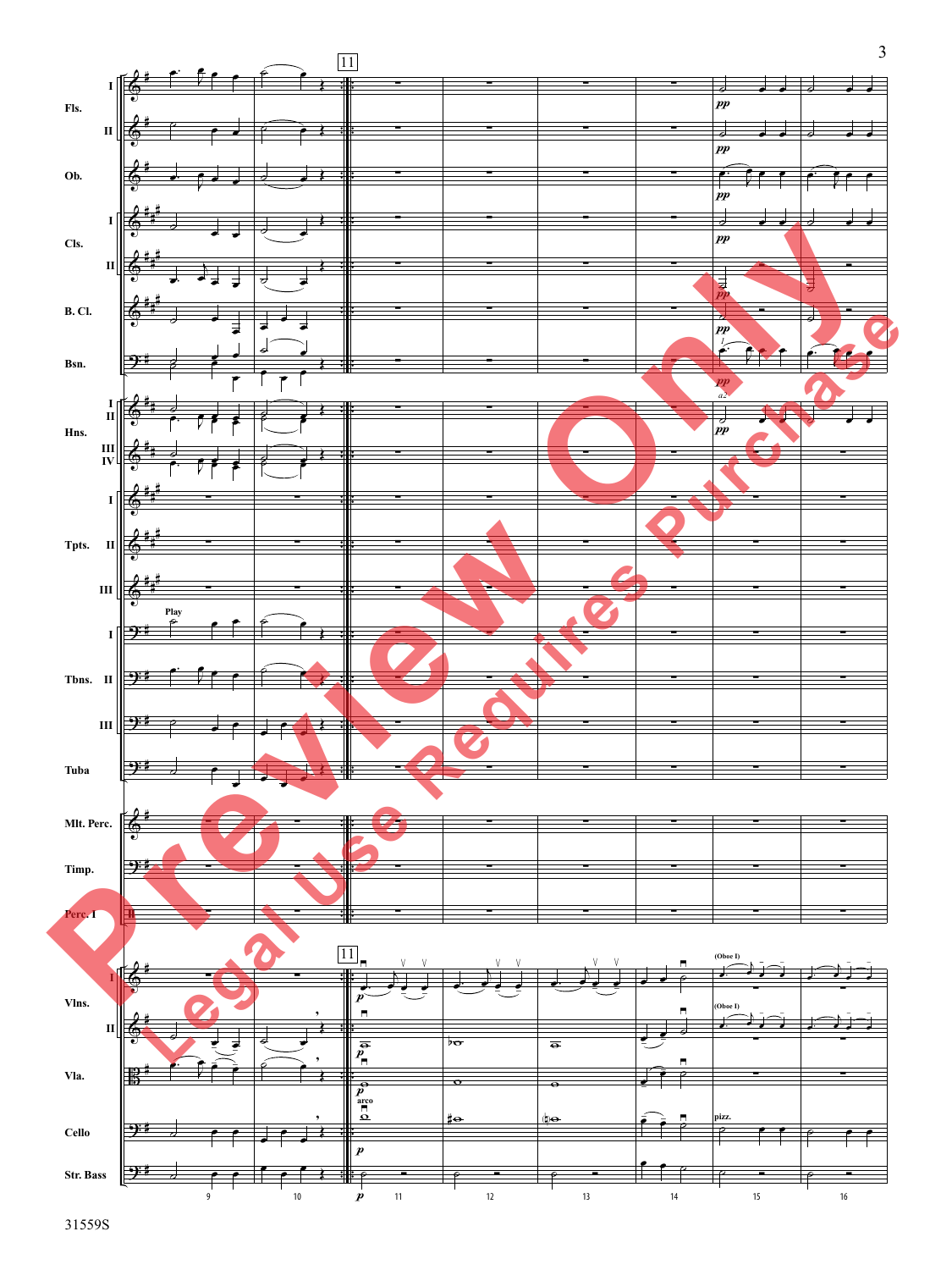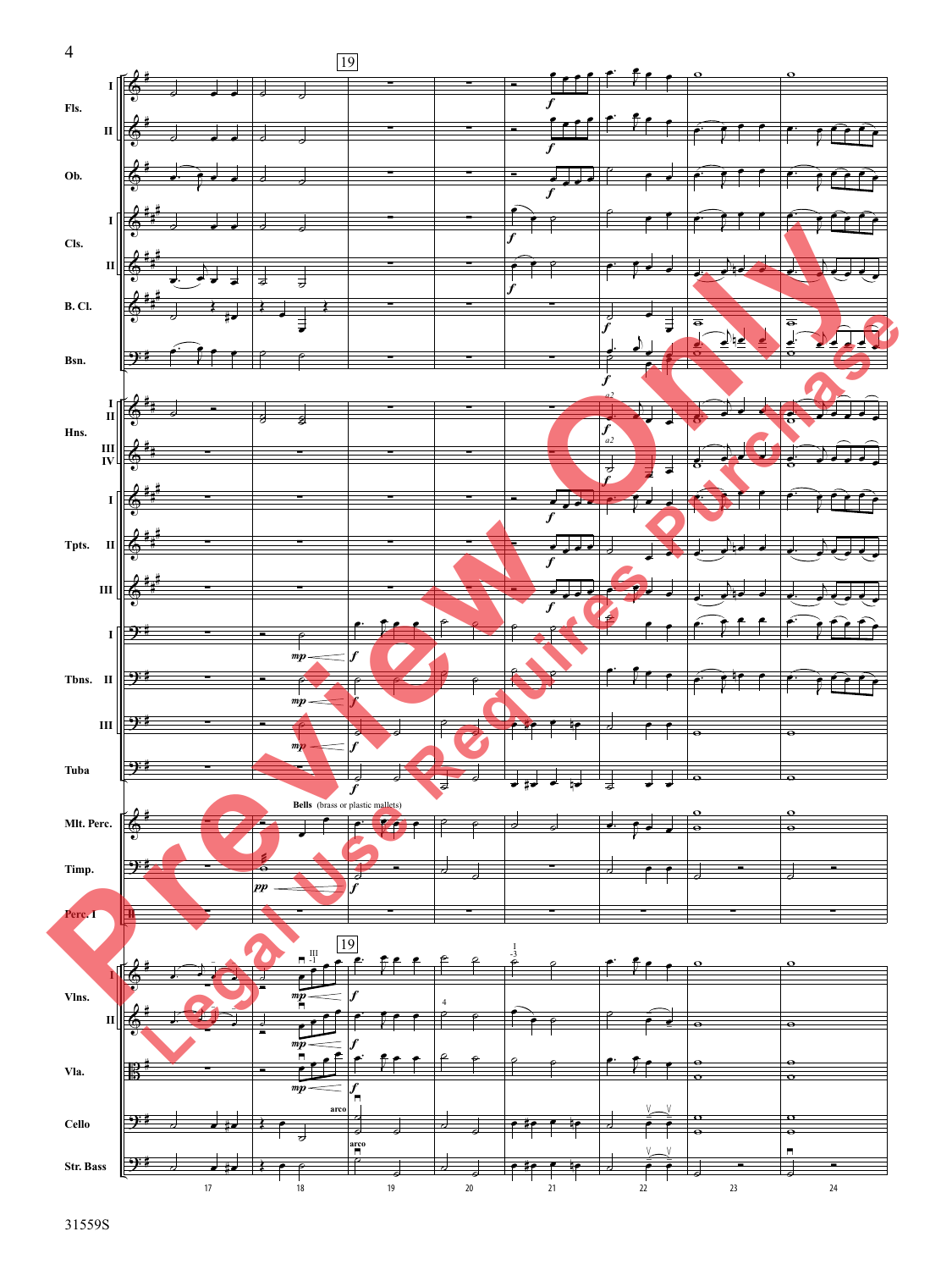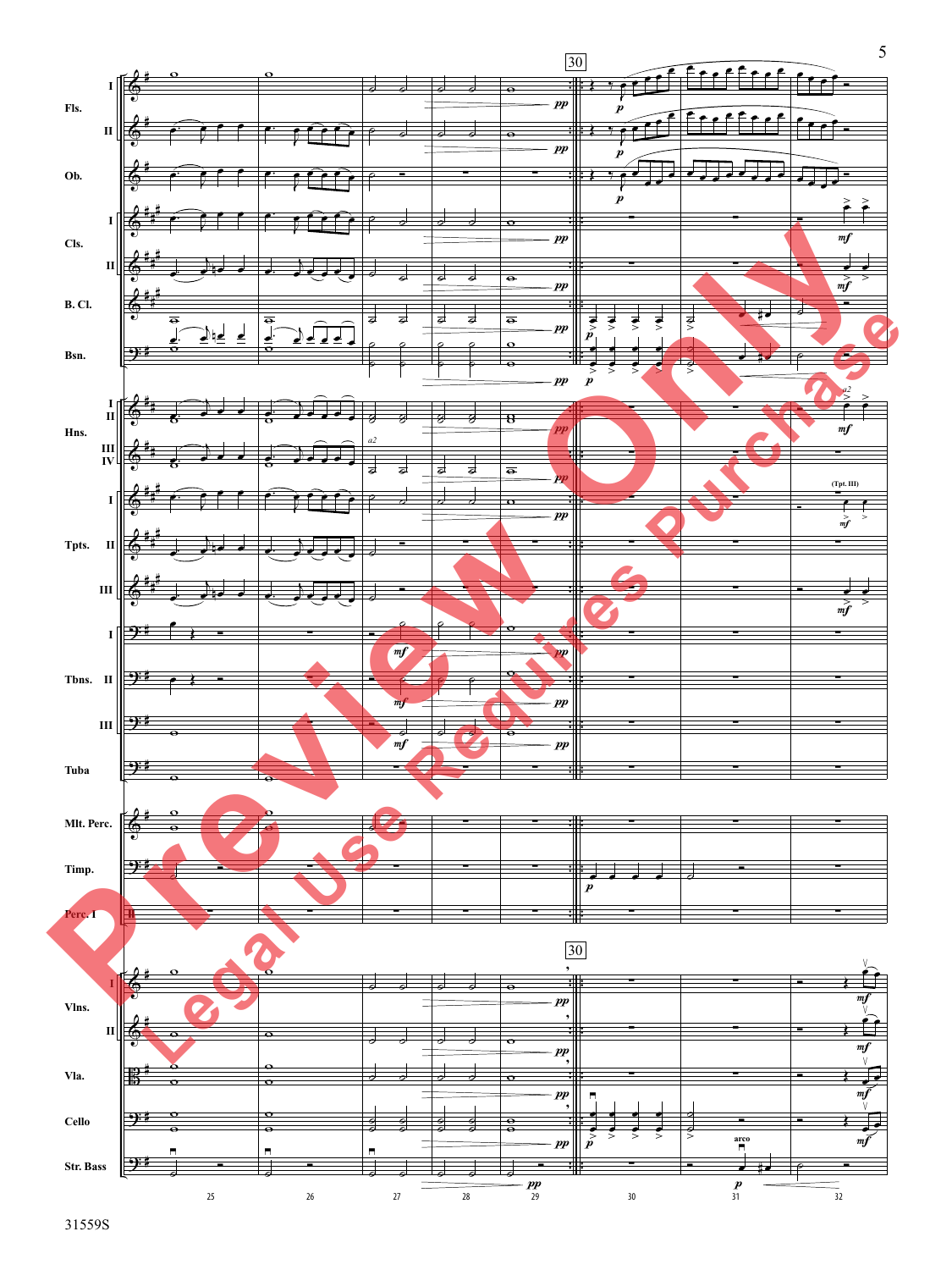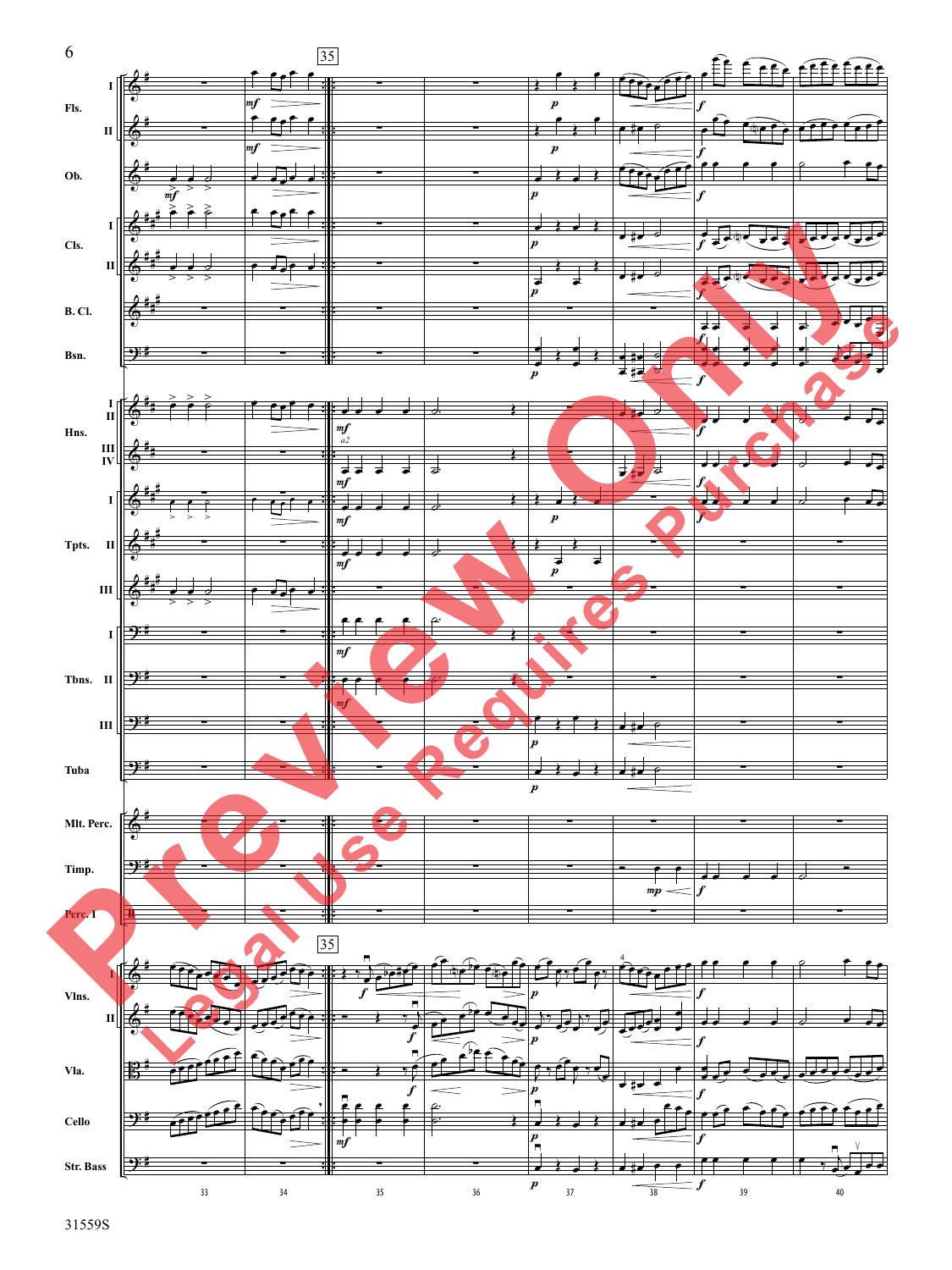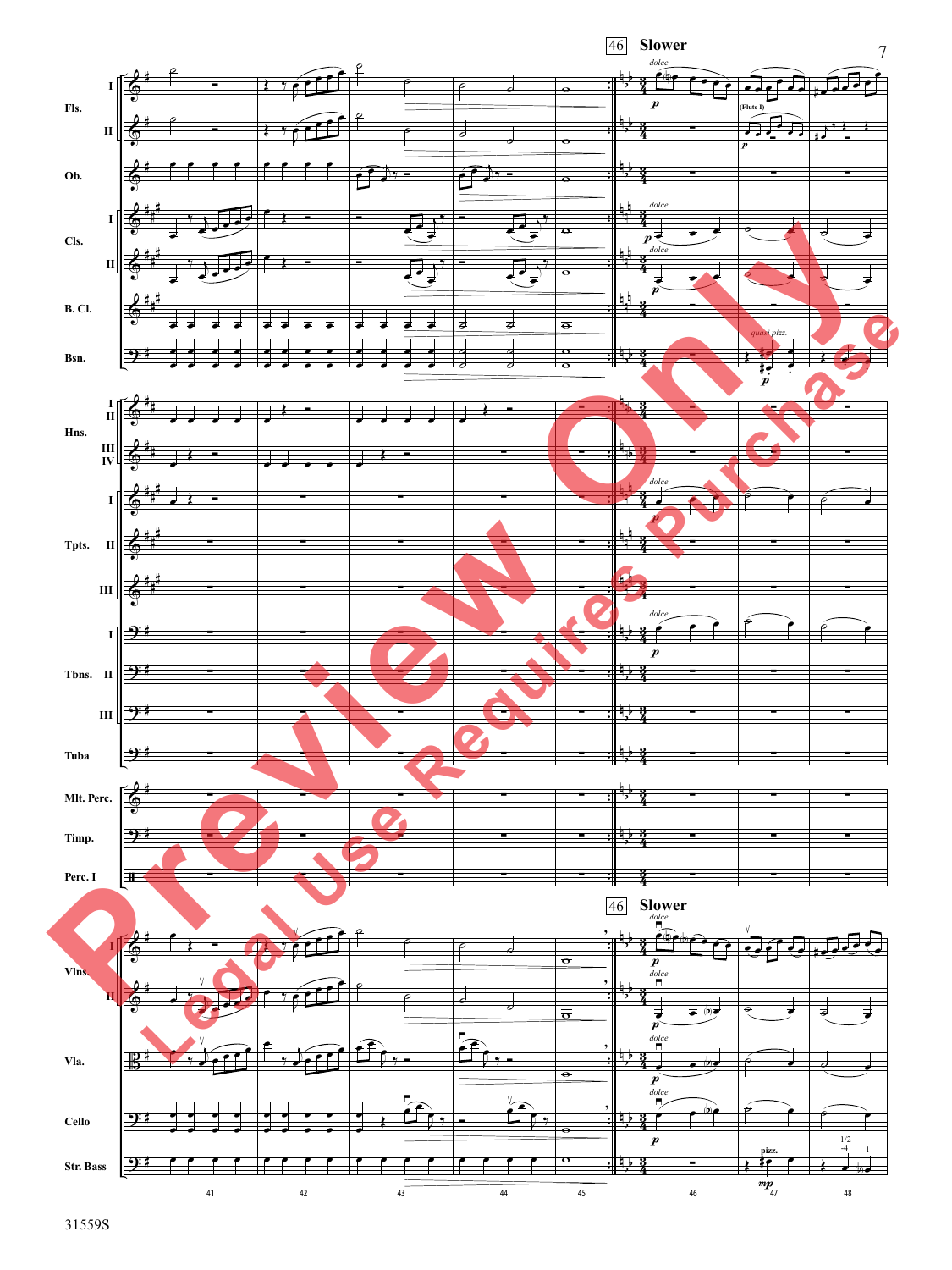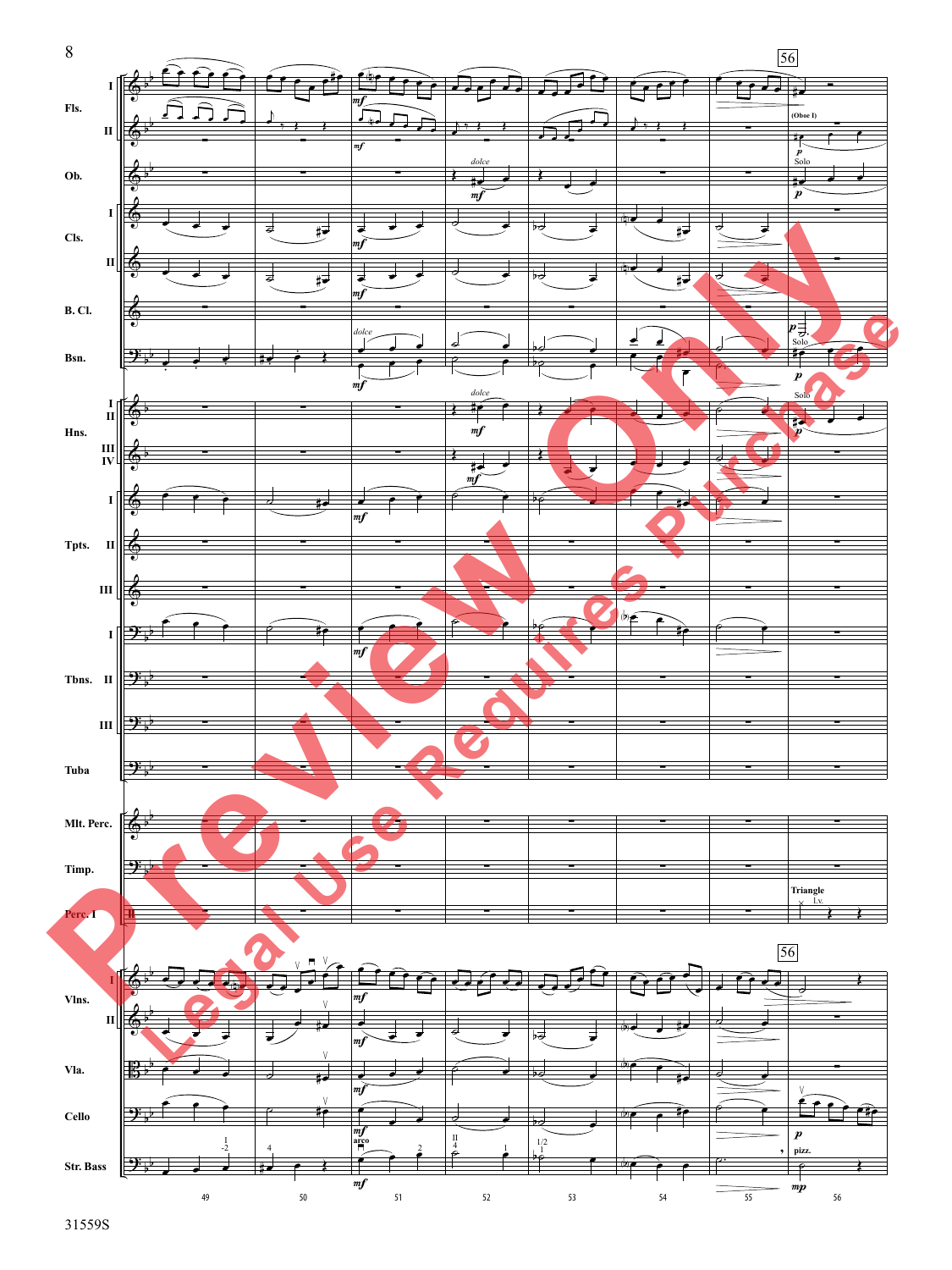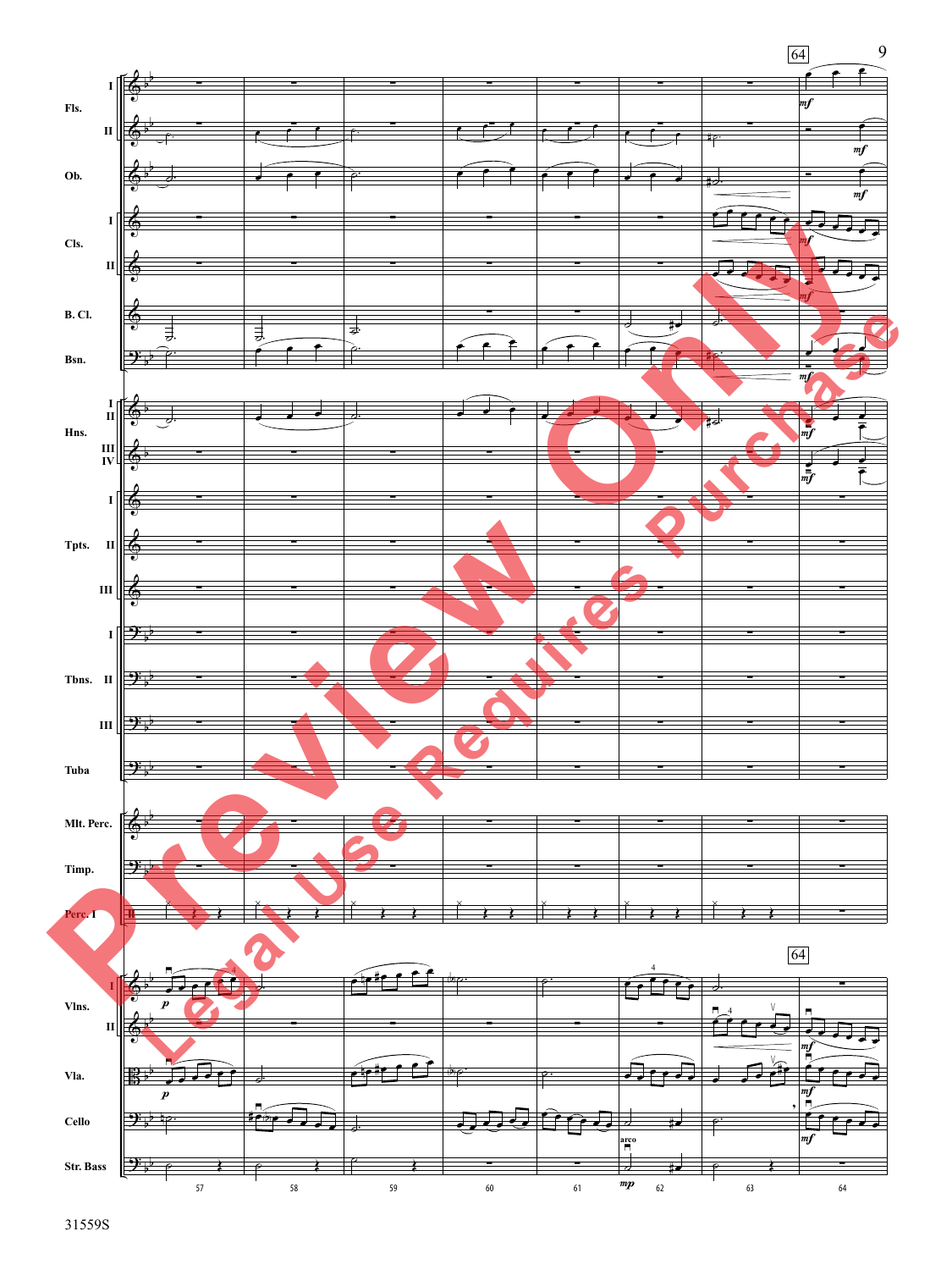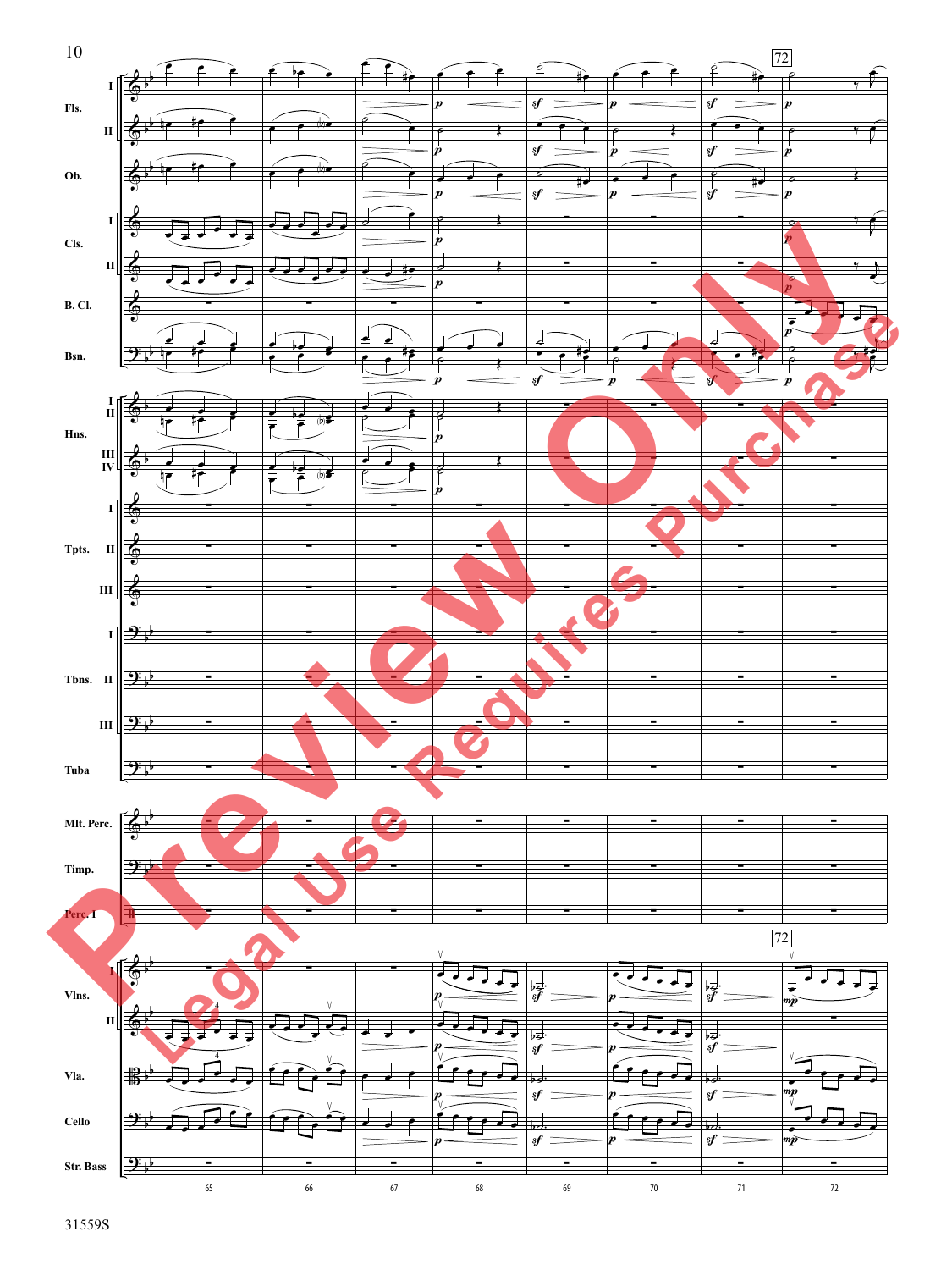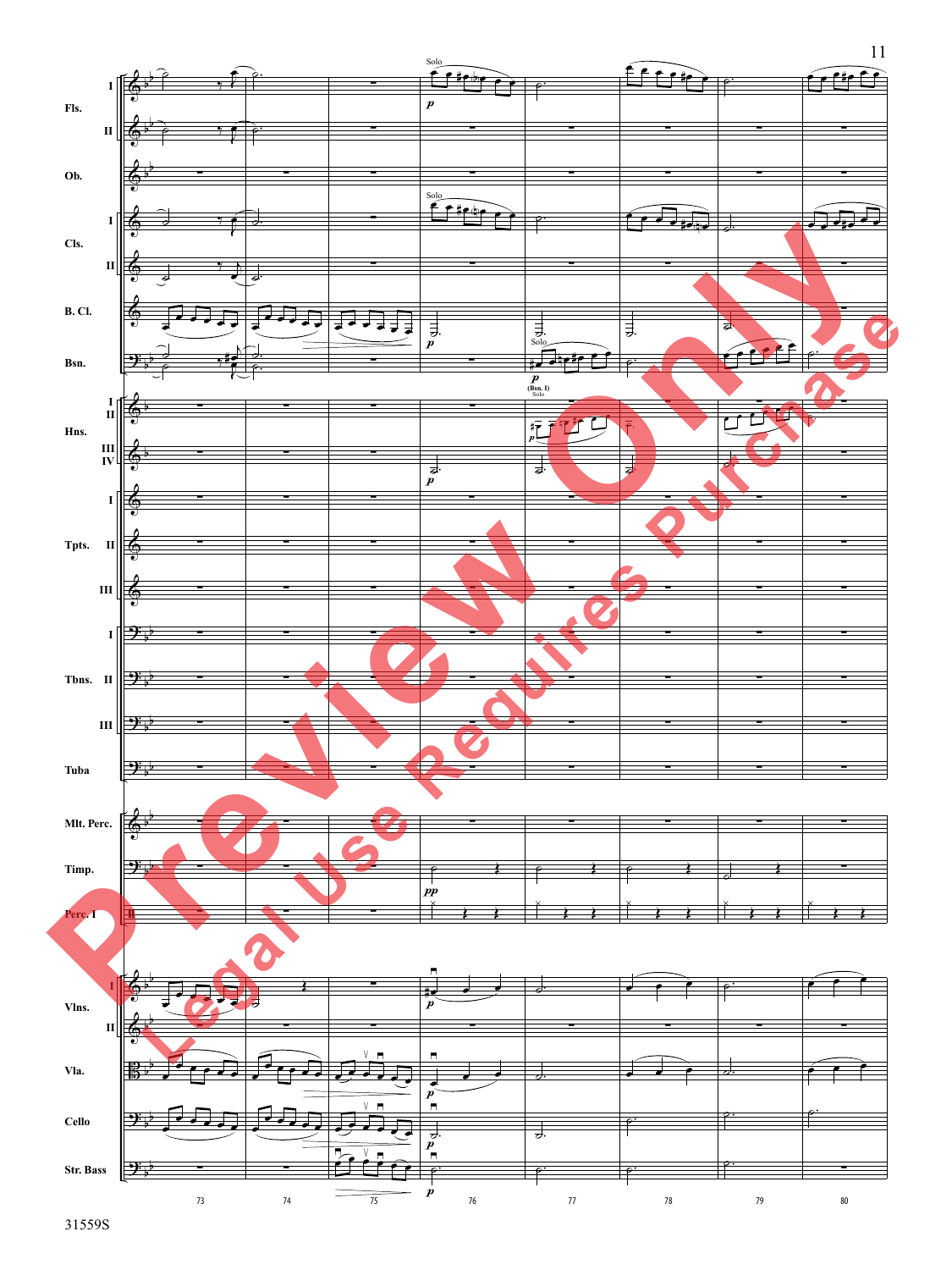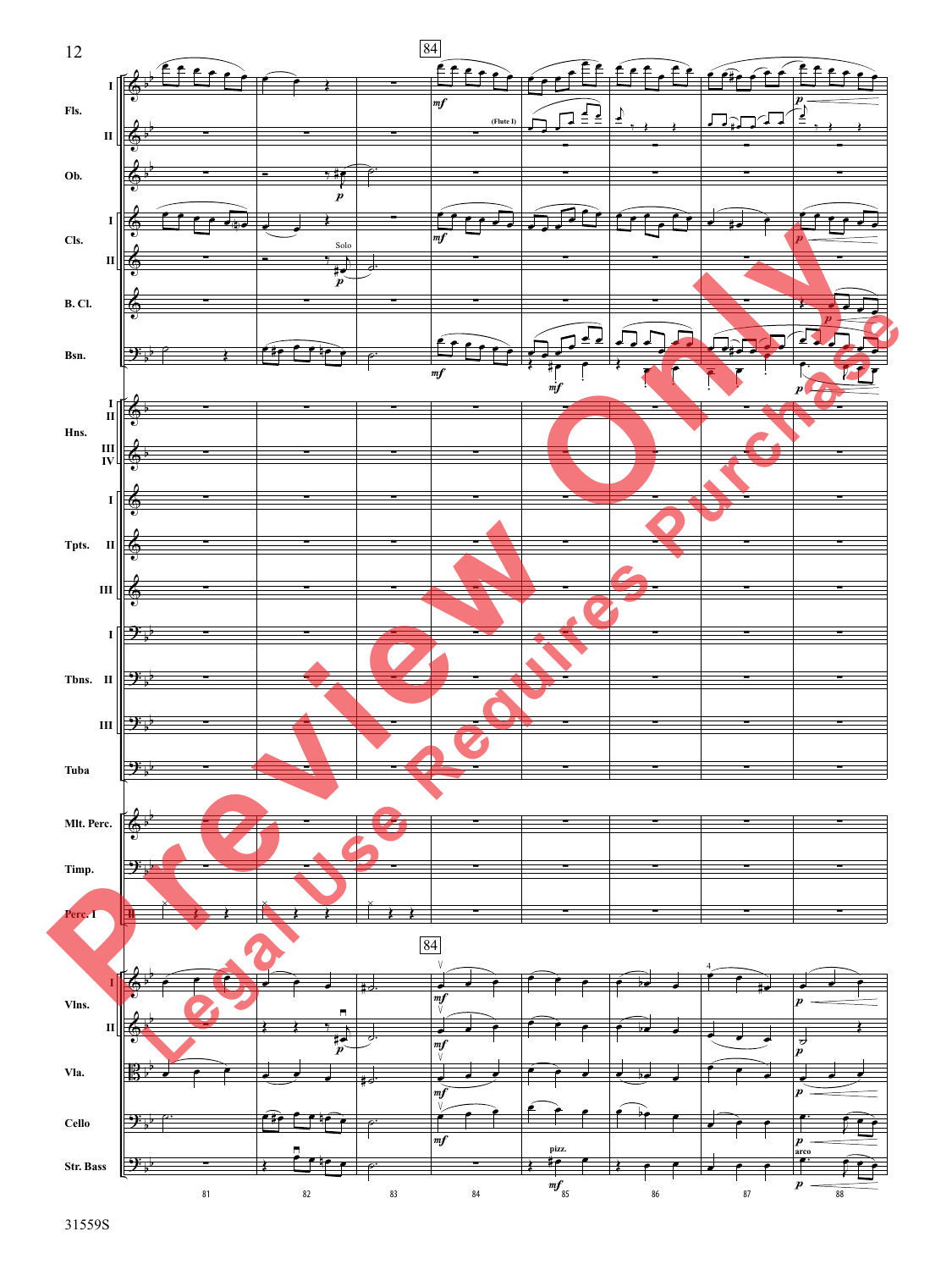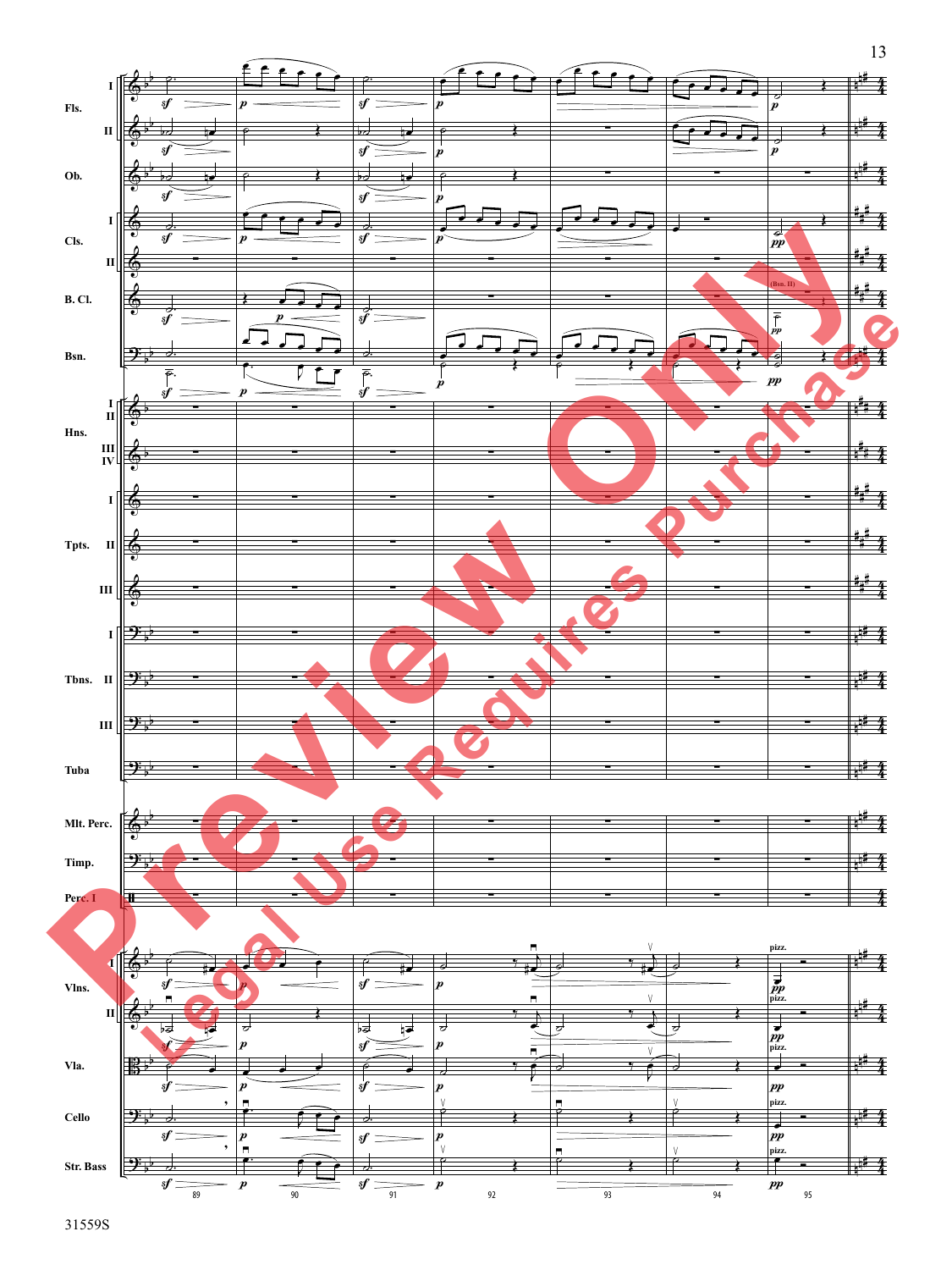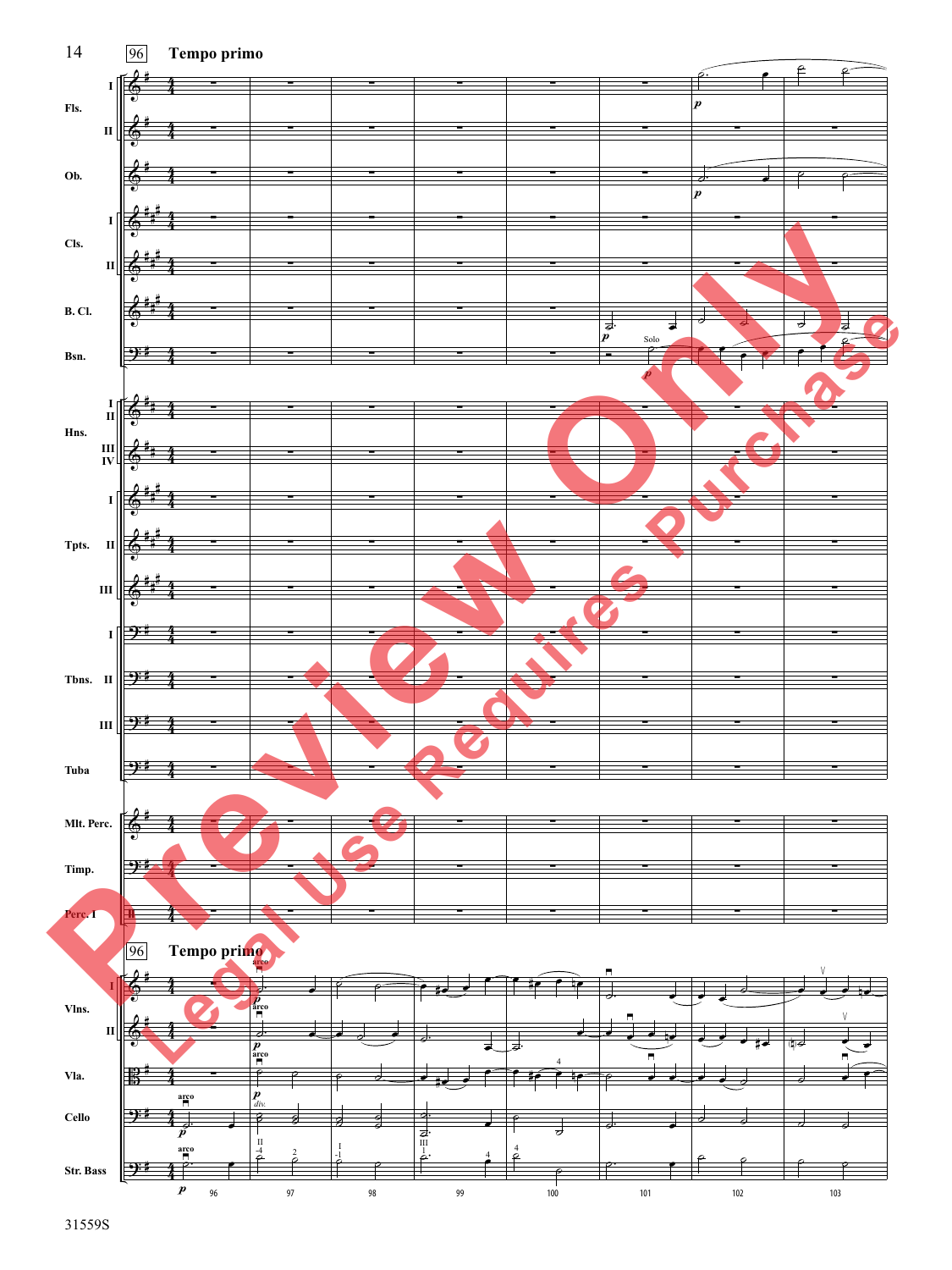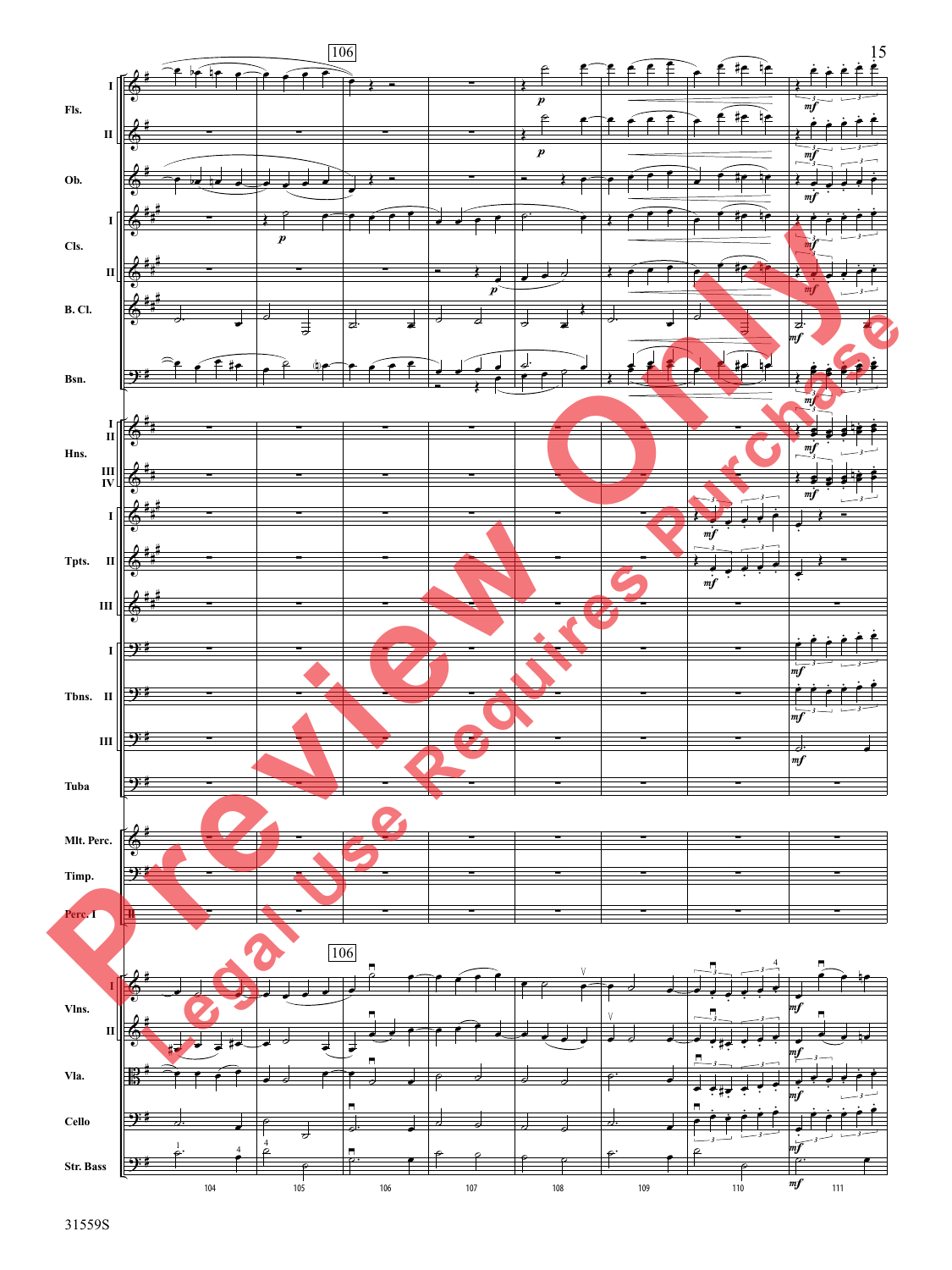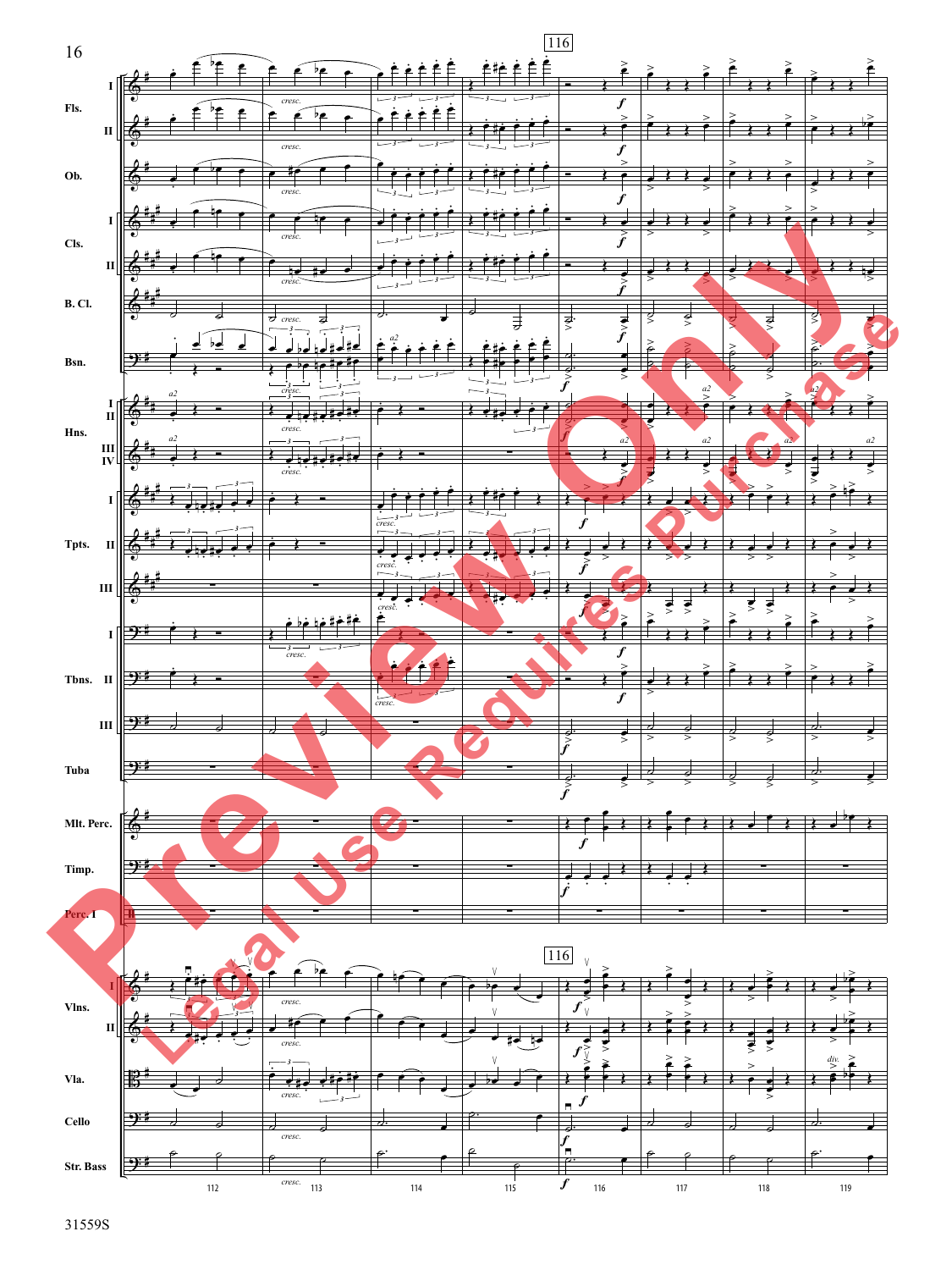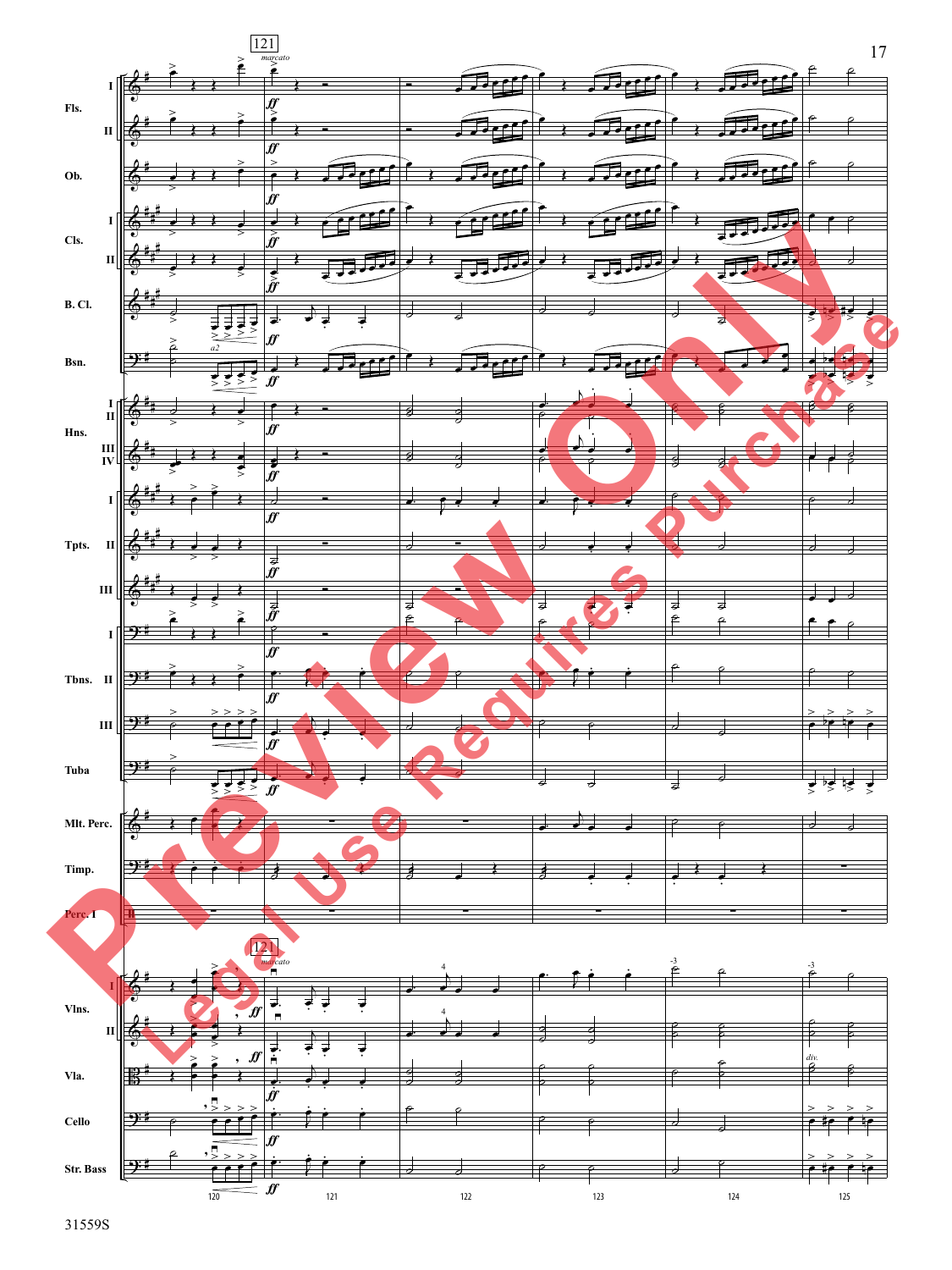